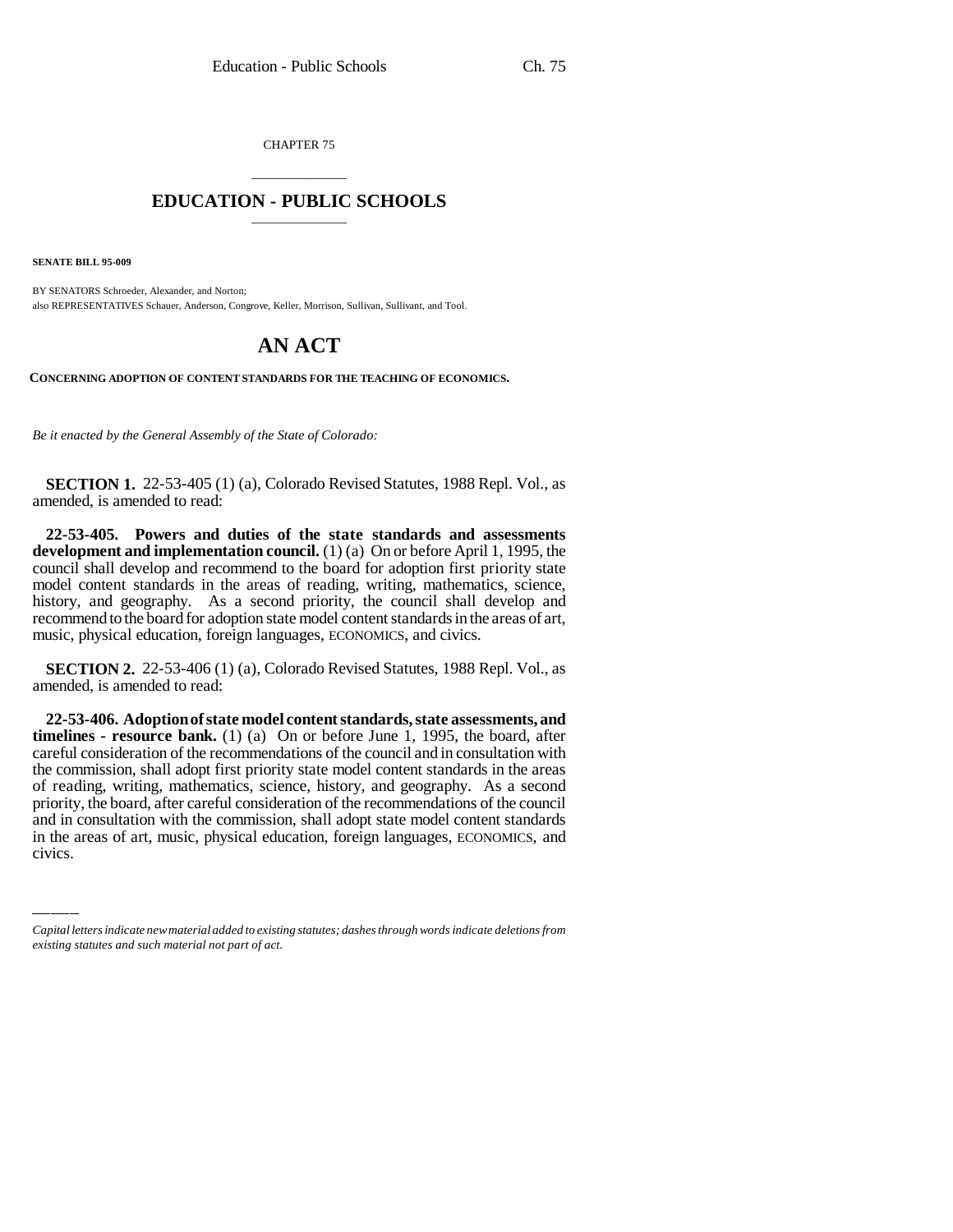**SECTION 3.** 22-53-407 (1), Colorado Revised Statutes, 1988 Repl. Vol., as amended, is amended to read:

**22-53-407. Adoption of content standards by districts.** (1) In accordance with timelines adopted by the board pursuant to section 22-53-406 (2), but not later than January 1, 1997, each district shall adopt first priority content standards in the areas of reading, writing, mathematics, science, history, and geography which meet or exceed the state model content standards adopted pursuant to section 22-53-406 (1). In accordance with timelines adopted by the state board, districts shall also adopt second priority content standards in the areas of art, music, physical education, foreign languages, ECONOMICS, and civics. Content standards may be adopted for each grade level or may be adopted for groupings of grade levels. In adopting content standards, each district shall seek input from and shall work in cooperation with educators, parents, students, business persons, members of the general community who are representative of the cultural diversity of the district, and the district's advisory accountability committee created pursuant to section 22-7-104.

**SECTION 4.** 22-53-409 (1) (a) and (3), Colorado Revised Statutes, 1988 Repl. Vol., as amended, are amended to read:

**22-53-409. Assessments.** (1) (a) Effective September 1, 1996, the department shall implement a Colorado student assessment program under which it shall administer statewide assessments, adopted by the board pursuant to section 22-53-406, in the first priority areas of reading, writing, mathematics, science, history, and geography on a stratified, random sampling basis to provide accurate and detailed information to the people of Colorado on student academic achievement and to corroborate the quality of the results provided by district assessments. Following adoption of state model content standards in the second priority areas of art, music, physical education, foreign languages, ECONOMICS, and civics, such areas shall be included in the Colorado student assessment program. Such statewide assessments shall be administered in grades four, eight, and ten. The timetable for administering such assessments shall be established by the board. The initial statewide assessment shall be considered a baseline assessment.

(3) In accordance with timelines adopted by the board pursuant to section 22-53-406 (2), but not later than January 1, 1998, each district shall administer assessments adopted pursuant to the district plan required under section 22-53-407 (2) in the first priority areas of reading, writing, mathematics, science, history, and geography to students at the fourth, eighth, and tenth grade levels. Following adoption of content standards in the second priority areas of art, music, physical education, foreign languages, ECONOMICS, and civics, such areas shall be included in the district assessments at the fourth, eighth, and tenth grade levels. Results of such assessments shall be reported to the department pursuant to paragraph (b) of subsection (4) of this section. Nothing in this subsection (3) shall prevent districts from administering assessments at levels other than the fourth, eighth, and tenth grade levels.